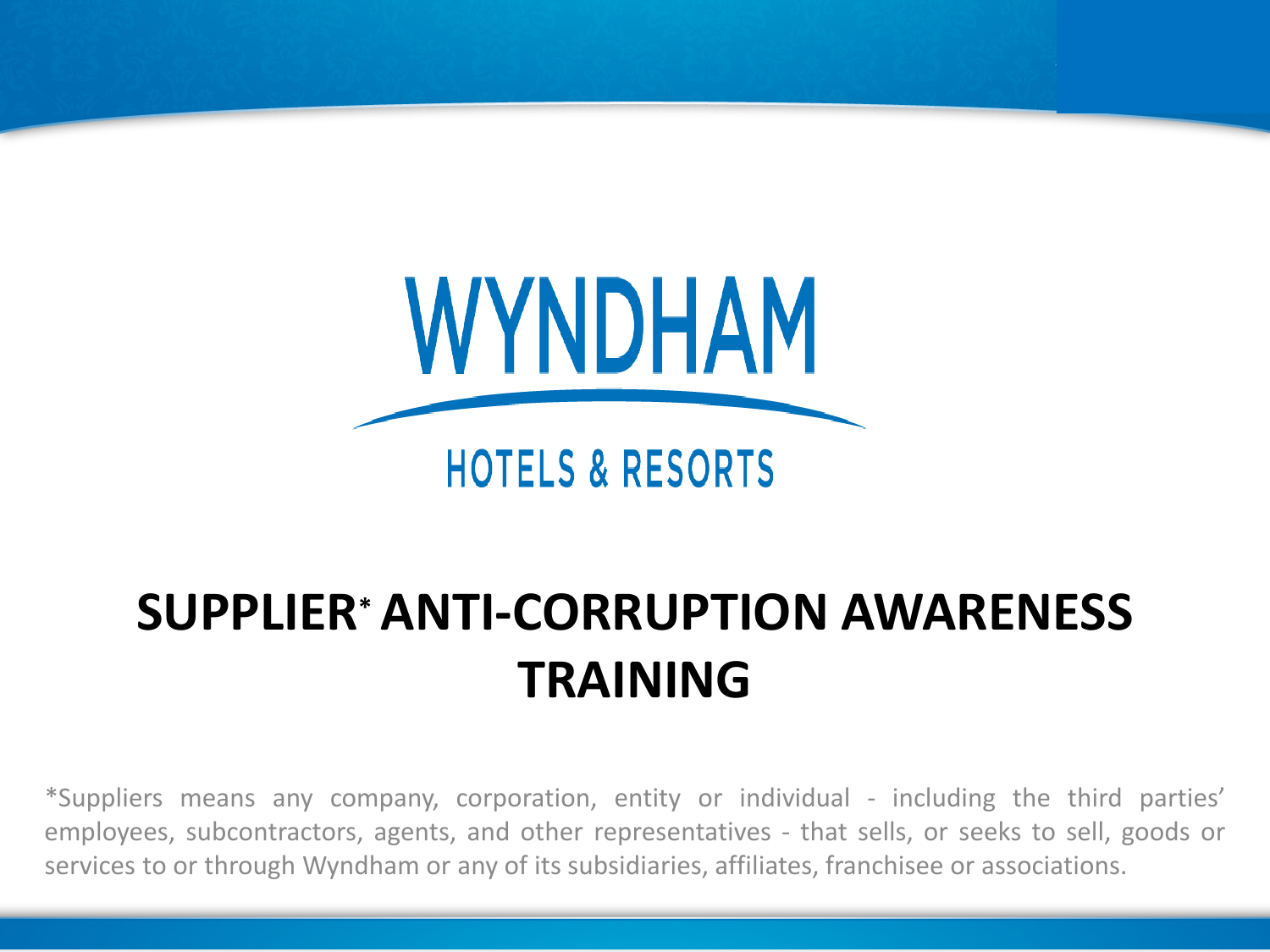### **Important Notice**



This presentation does not constitute legal advice. It is meant solely to<br>provide awareness and as such, should not be relied upon as definitive. Wyndham Hotels and Resorts, including its subsidiaries, shareholders, franchisees, directors, officers, managers, or employees acting on its behalf or on behalf of any of its subsidiaries ("Wyndham"), does not accept any liability for any loss arising from reliance on this material.

If you have questions regarding this material or any transaction, please consult with your organization's legal counsel.

As detailed more fully in your agreement with Wyndham, all parties must, among other things: (1) act ethically; (2) adhere to the Wyndham Supplier Code of Conduct; and (3) observe all relevant local laws where the organization is conducting business.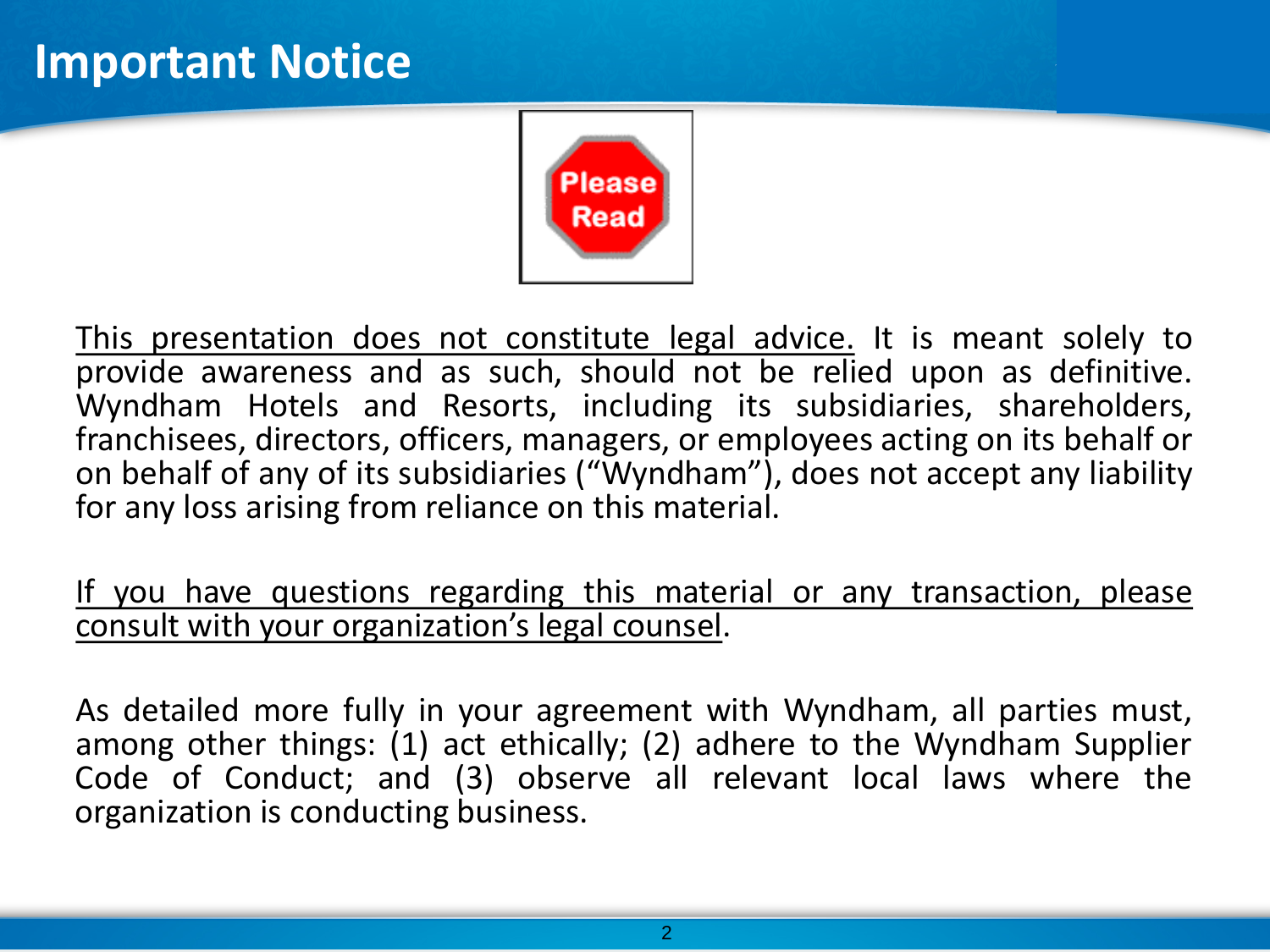# **What will you learn?**

- Definition of Corruption
- Examples of Bribery and Fraud



- Overview of Global Anti-Corruption Laws
- Wyndham's Policy and Supplier Code of Conduct
- How to report concerns regarding Corruption
- Where to find additional information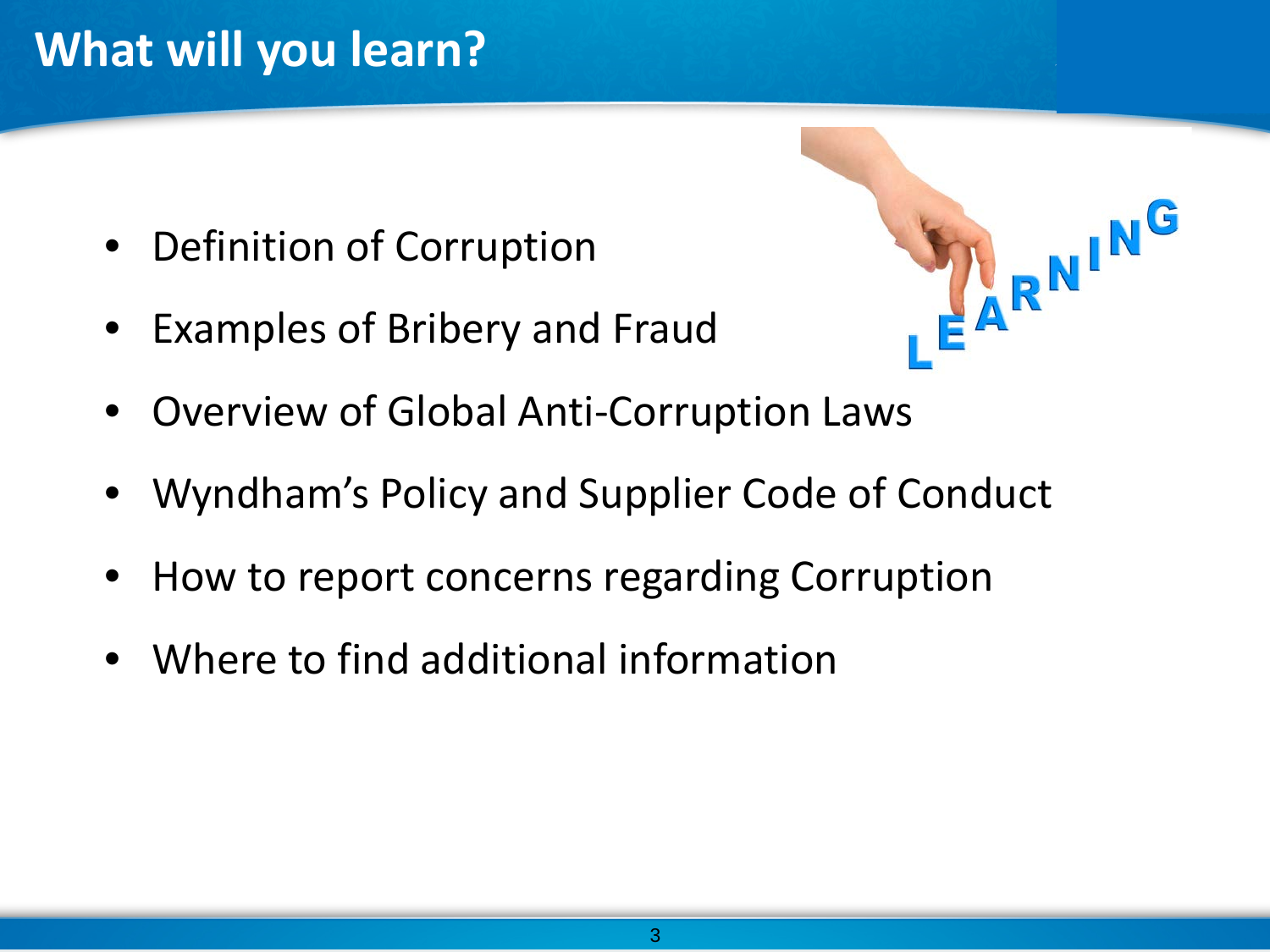The definition of Corruption may vary based upon factors such as local law.

### One widely used definition of Corruption is: *Abuse of public or private office for personal gain.*

Corruption could also be defined to include a range of criminal offenses, which may include, but are not limited to:



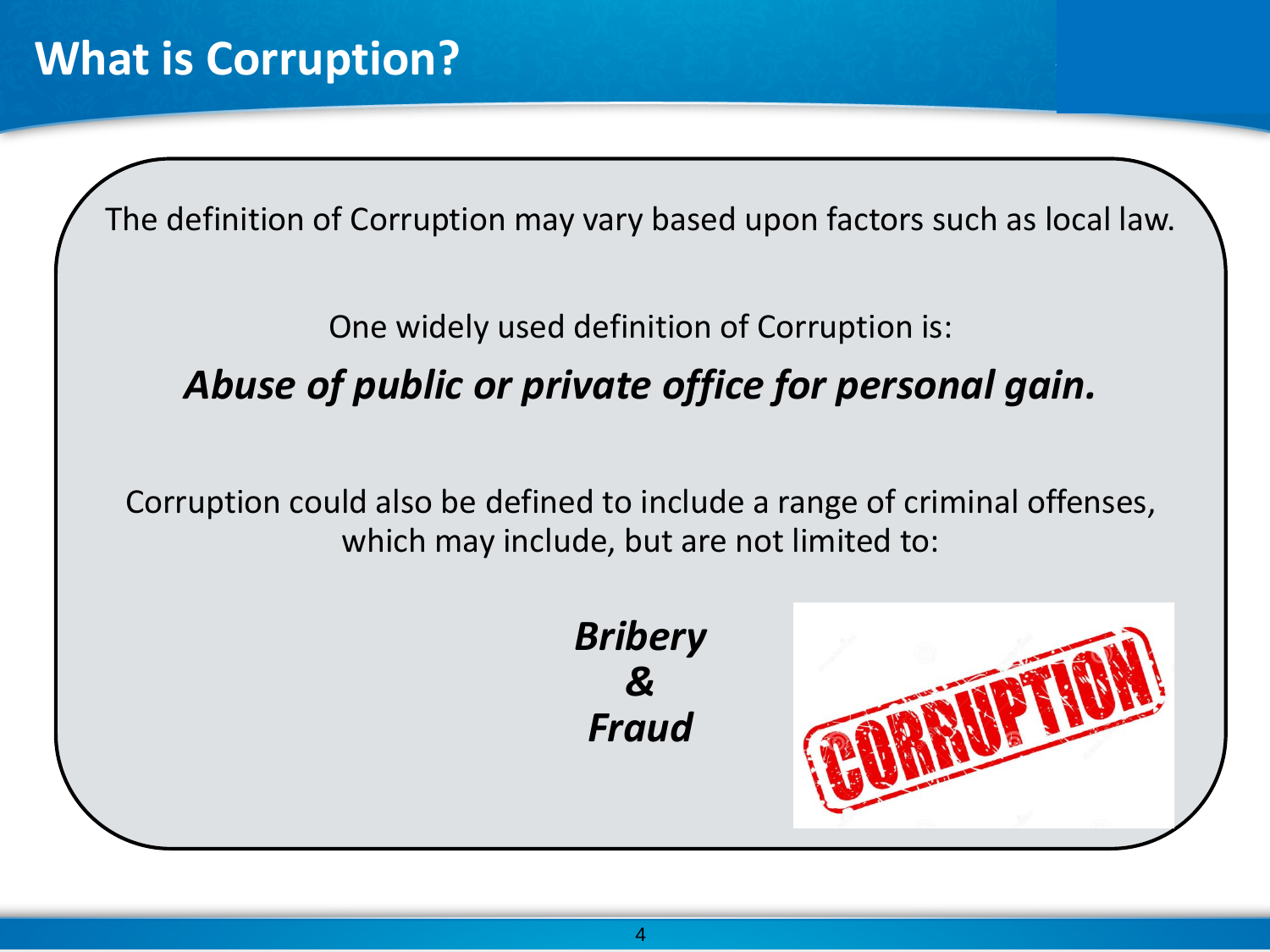# **When does bribery occur?**

- Where a person (whether directly or through another person or entity) offers, gives, requests or receives a benefit with the intention or knowledge that the benefit will be used to cause someone to act dishonestly.
- Where a person in authority knows or suspects that a bribe is being offered, paid, requested or received, but ignores the situation and does not investigate it or do anything to stop it.

### **Are bribes always paid in cash?**

• A bribe can be any type of benefit (e.g., cash, gift, entertainment, supporting membership for a club, giving a donation to a political party or charity, paying for a holiday, or providing the promise of future employment).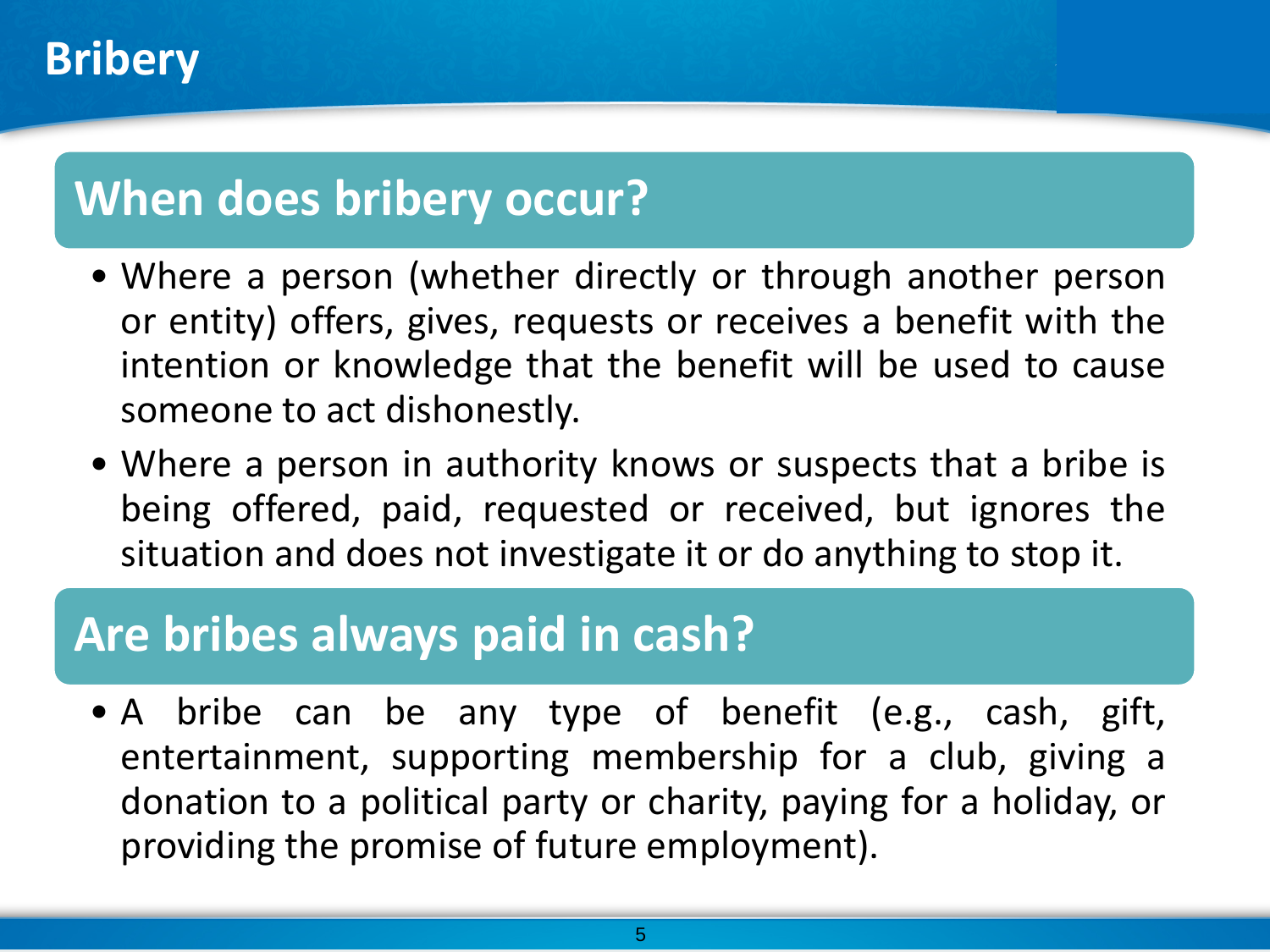### **Direct payment**

A bribe may be passed directly from the person paying the bribe to the person who will benefit from the bribe.

### **Use of an intermediary**

It is illegal if any person or entity makes a corrupt payment on behalf of another person or entity.

### **Purposely ignoring the issue**

It may be a criminal offense under some laws if someone suspects corruption but ignores the issue and avoids taking reasonable action.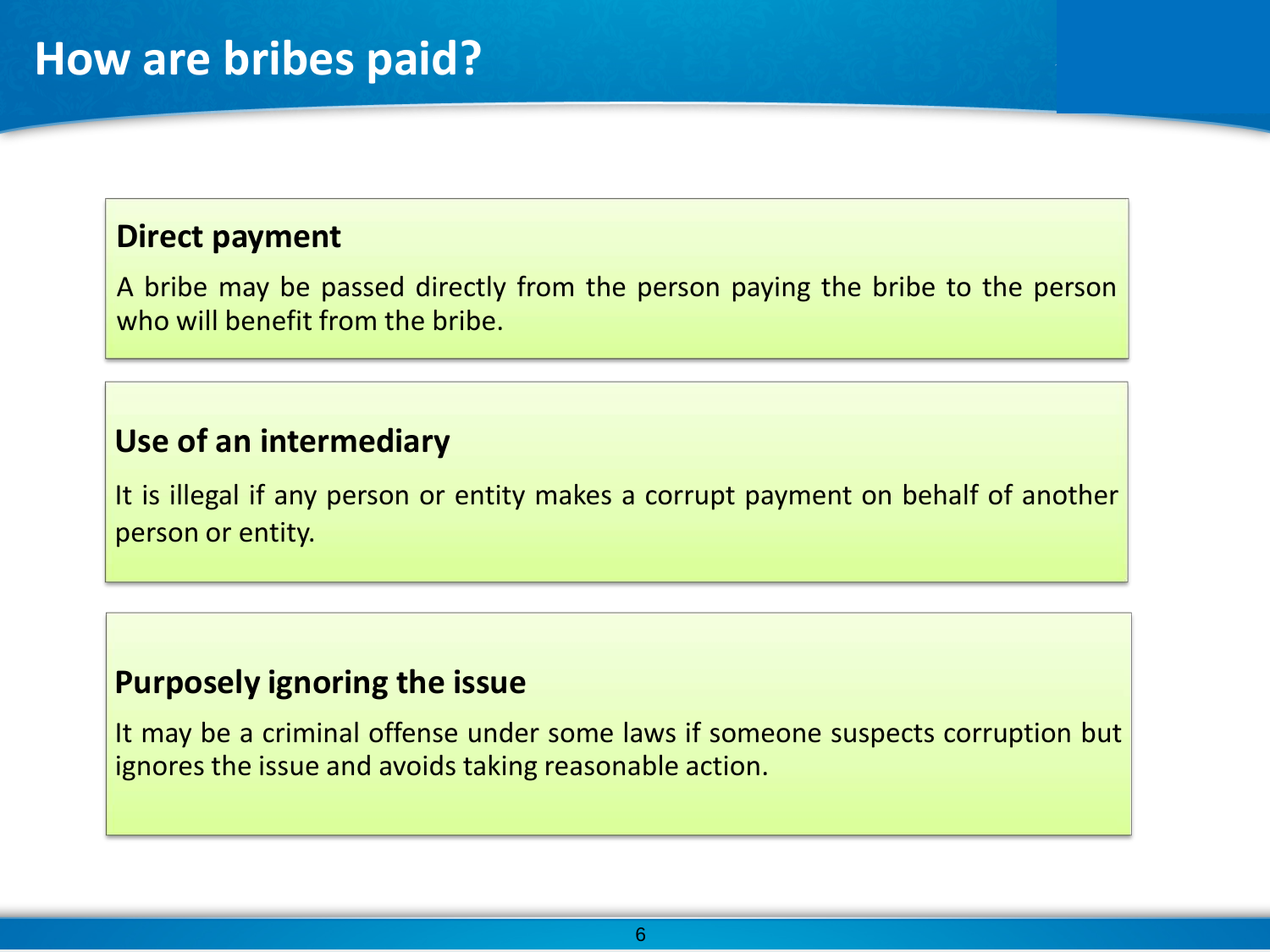## **Acting on behalf of Wyndham**

### **Scenario:**

• You are sourcing a unique hotel amenity for Wyndham. It appears that there is only one supplier in the country that can provide the item and it is in high demand. During your meeting with the supplier, the supplier suggests that purchasing an expensive watch for his wife would guarantee Wyndham an adequate supply of the item.

### **Discussion:**

• You cannot purchase a watch for the supplier's wife as this solicitation violates the Supplier Code of Conduct, may violate applicable law, and could lead to criminal prosecution and/or civil sanctions. You should disclose this solicitation to Wyndham by calling Wyndham management or the Integrity Hotline.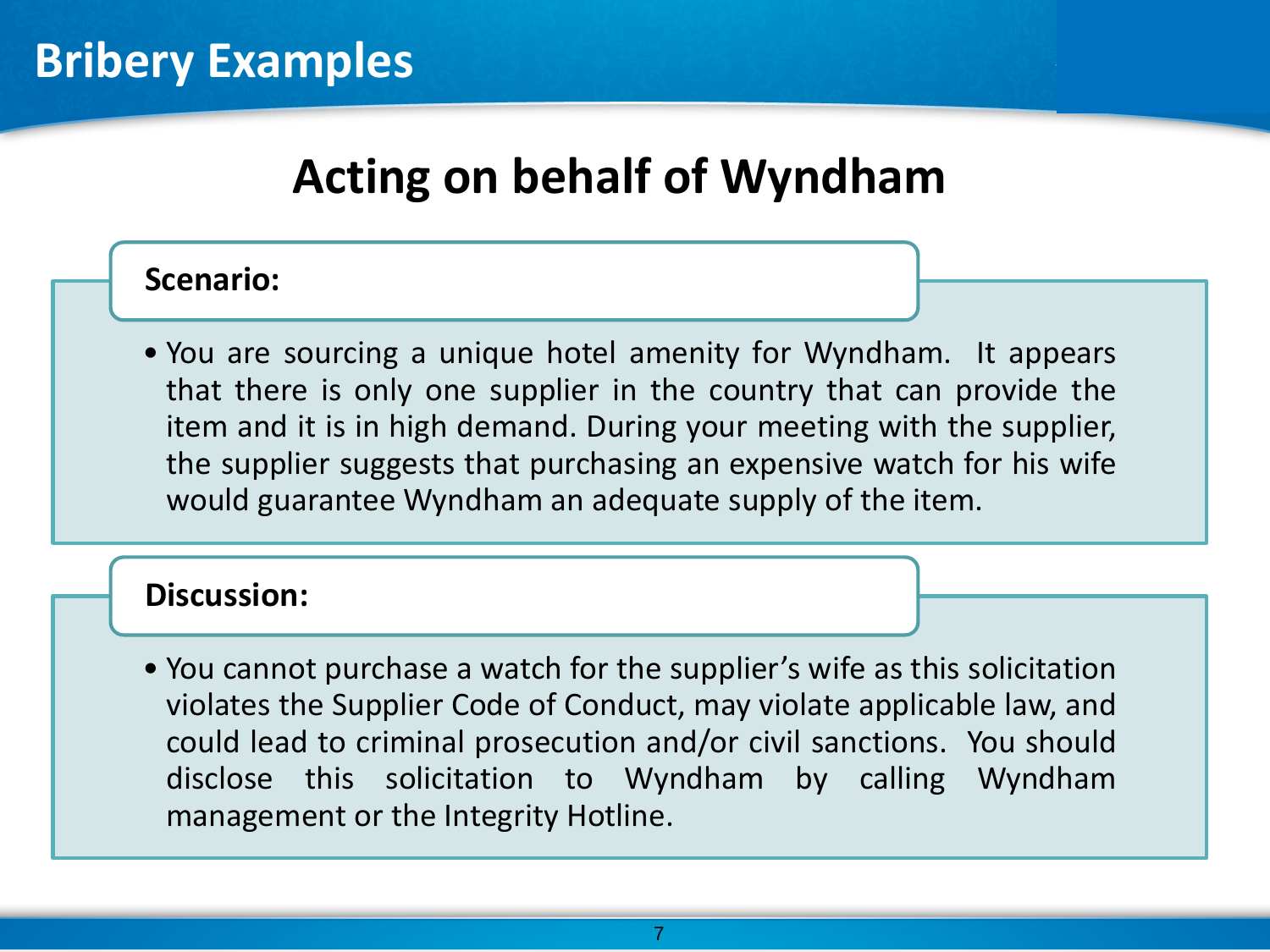## **Facilitation Payments**

**Scenario:**

• You are a technology provider for Wyndham. You are having difficulty obtaining a governmental permit which is needed to ship necessary hardware to a Wyndham overseas location. If Wyndham does not receive the hardware within two weeks, it may ruin your relationship with Wyndham. The Public Official providing the permit requests a small payment ("facilitation payment") to speed up the process.

### **Discussion:**

• You must not make this payment as Wyndham prohibits facilitation payments. You should disclose this request to Wyndham by calling Wyndham management or the Integrity Hotline.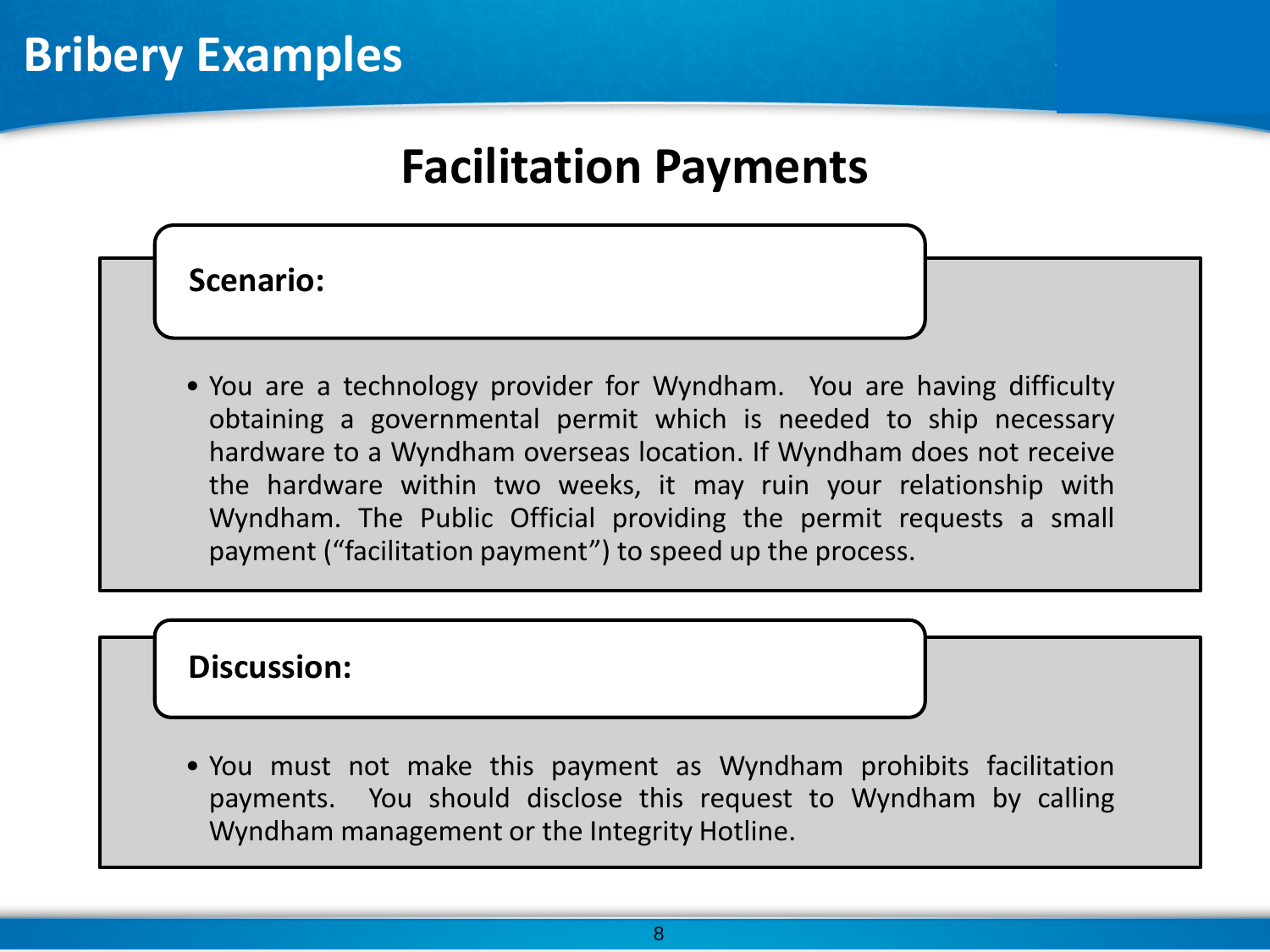# **Charitable Donations**



• You must decline this request. charitable donations on behalf of Wyndham, whether requested by a Public Official or any other party, may not be made by you.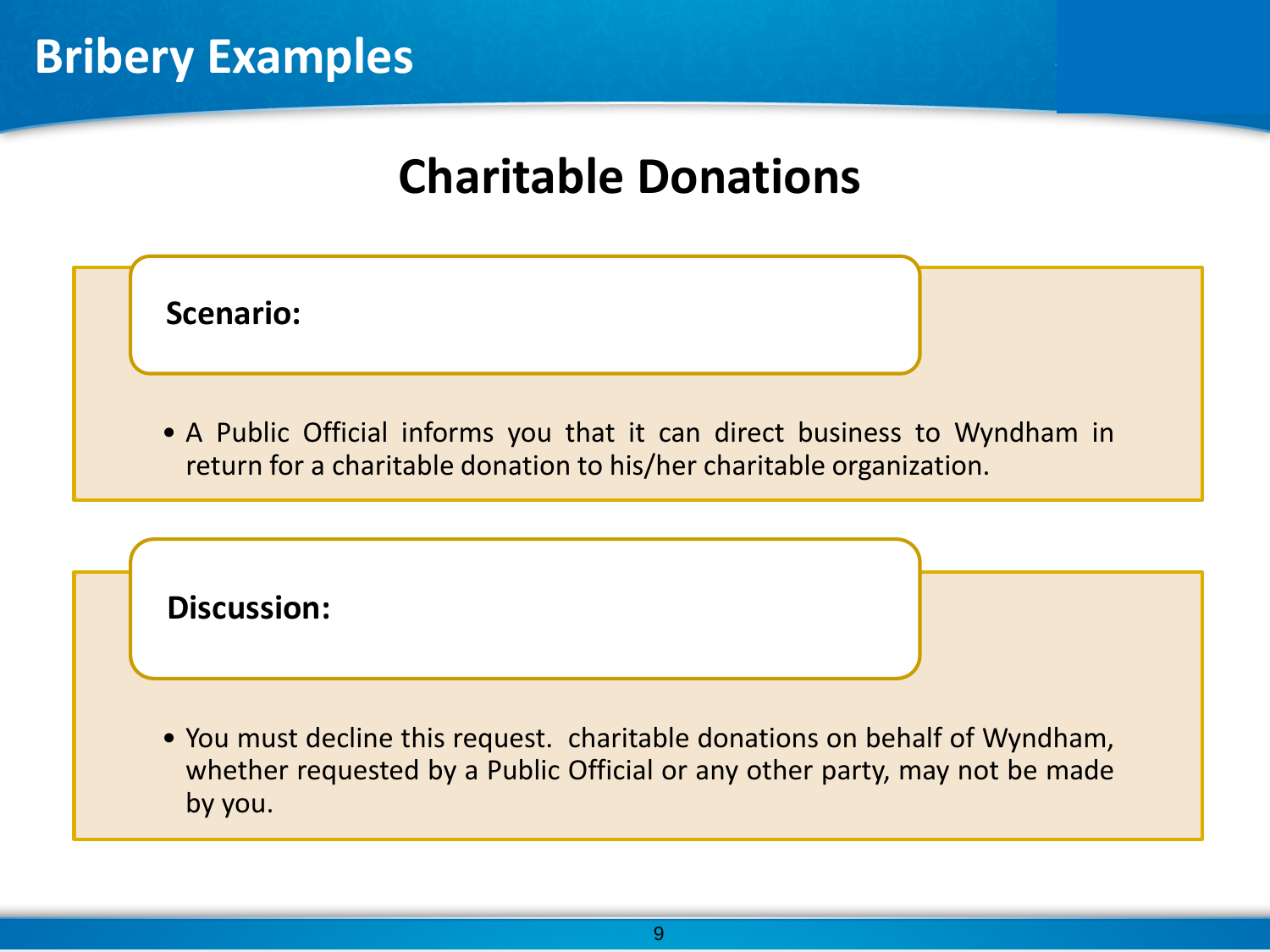# **Third Parties providing gifts to Wyndham associates**

#### **Scenario:**

•During a solicitation for bids, you offer a rare bottle of wine (valued at USD \$350) to a Wyndham manager.

#### **Discussion:**

- Even though well meaning, suppliers may not give Wyndham associates any gift of value or offer of service which could, or could be considered to, improperly or materially influence the Wyndham business relationship with that supplier. Accepting a gift during business transactions, negotiations or agreements may cause an unwanted perception of a bribe.
- Providing a gift prior to or shortly after closing a transaction may also be, or appear to be, improper. In this example, the offer should not be made or accepted in accordance with the Supplier Code of Conduct.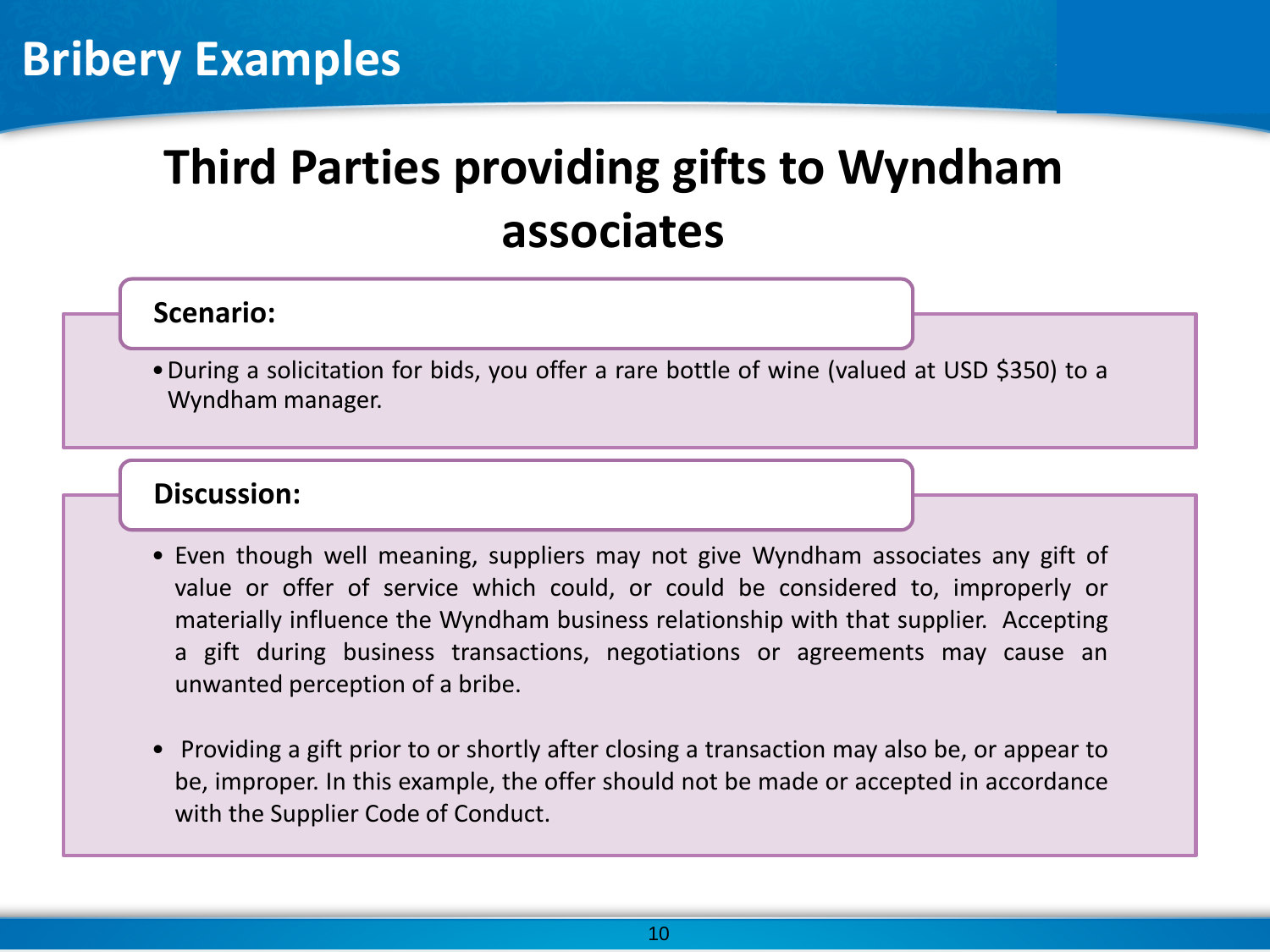**Fraud** usually occurs when a person makes a **dishonest representation** to gain an advantage, or cause a disadvantage to another person or entity.

A **dishonest representation** is one that is knowingly false, untrue or misleading.

In business terms, this generally means improperly taking money or other benefits from a company (whether directly or indirectly) to the disadvantage of that company.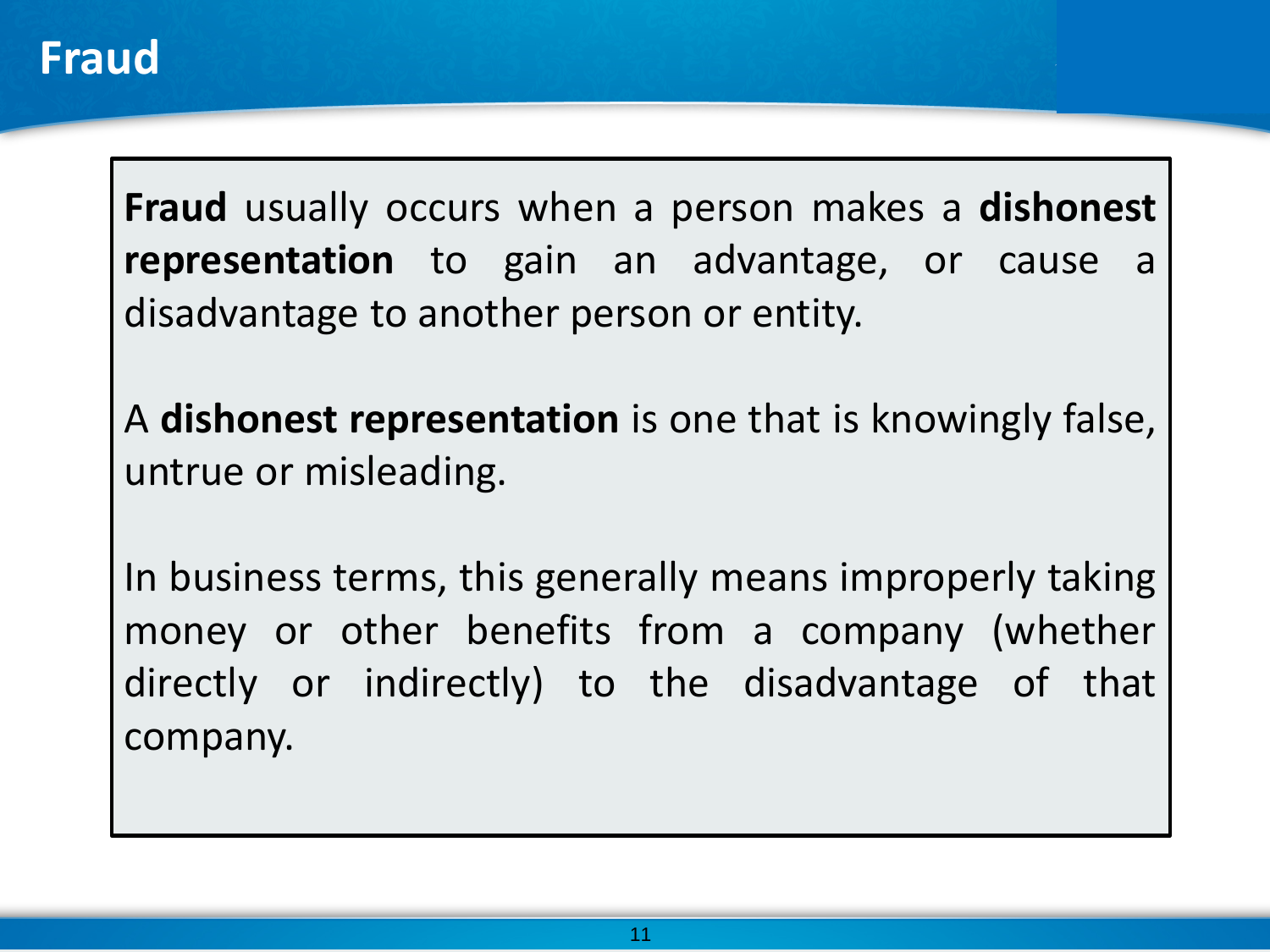### **Fraud Examples**

### **1. Falsification of documents such as:**

- 1. Receipts
- 2. Purchase Orders
- 3. Return Orders
- 4. Invoices
- 5. Books, records or systems



- **2. Fictitiously adjusting inventory records**
- **3. Creating fictitious documents, contracts, purchase orders, or third parties**
- **4. Sales Commission Fraud**
	- 1. Inflated sales order
	- 2. Fictitious sales
	- 3. Pre-booked sales that are cancelled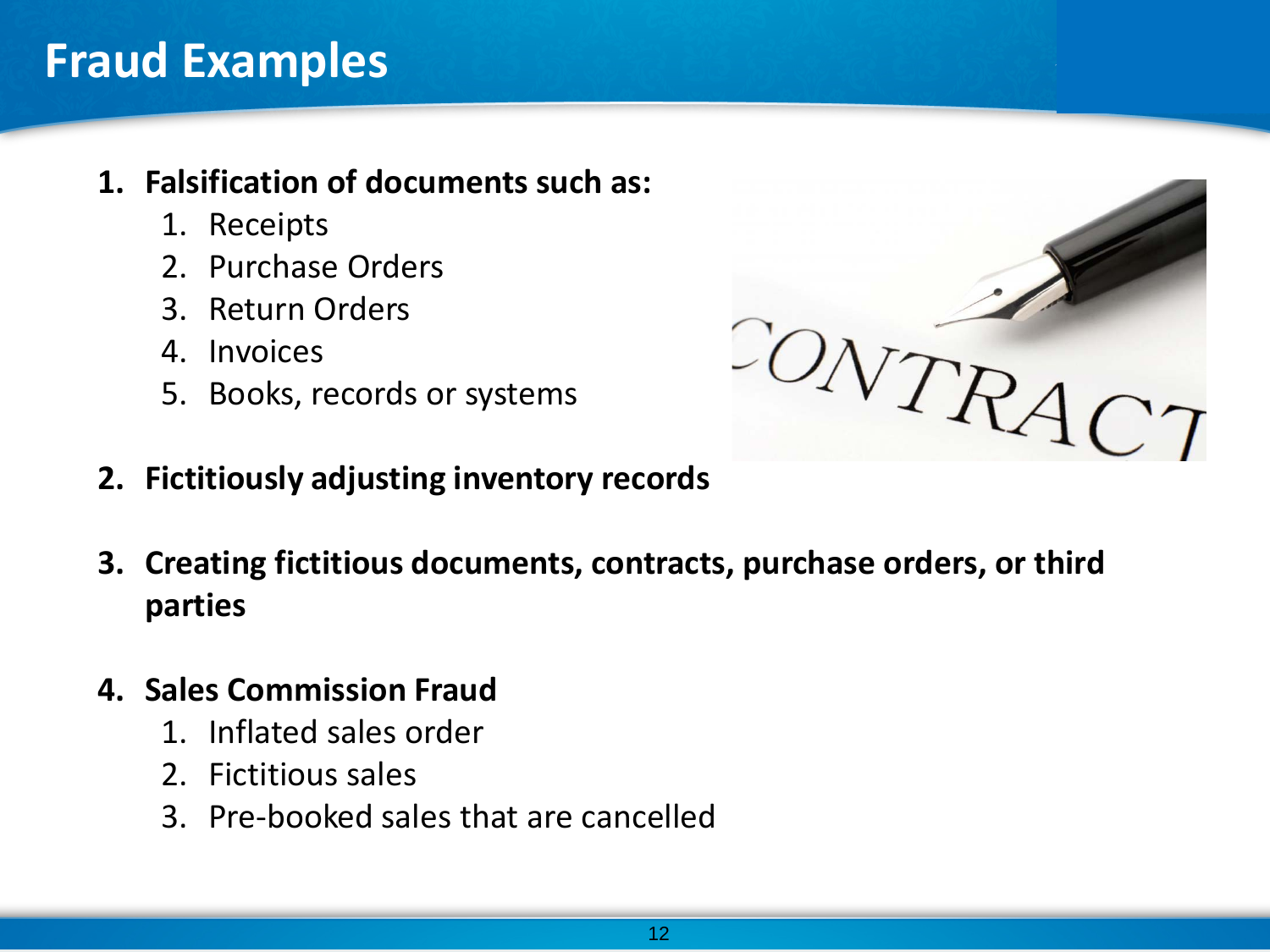- A bribe wrongly recorded in the books as an agency commission for legitimate services may constitute a false accounting entry but also may violate accounting laws and stock market regulations.
- A tax deduction of a bribe may violate anti-bribery laws but may also violate tax law.
- Other related offenses include, but not limited to are:
	- Extortion
	- Embezzlement
	- Abuse of power
	- Money-laundering
	- Anti-trust

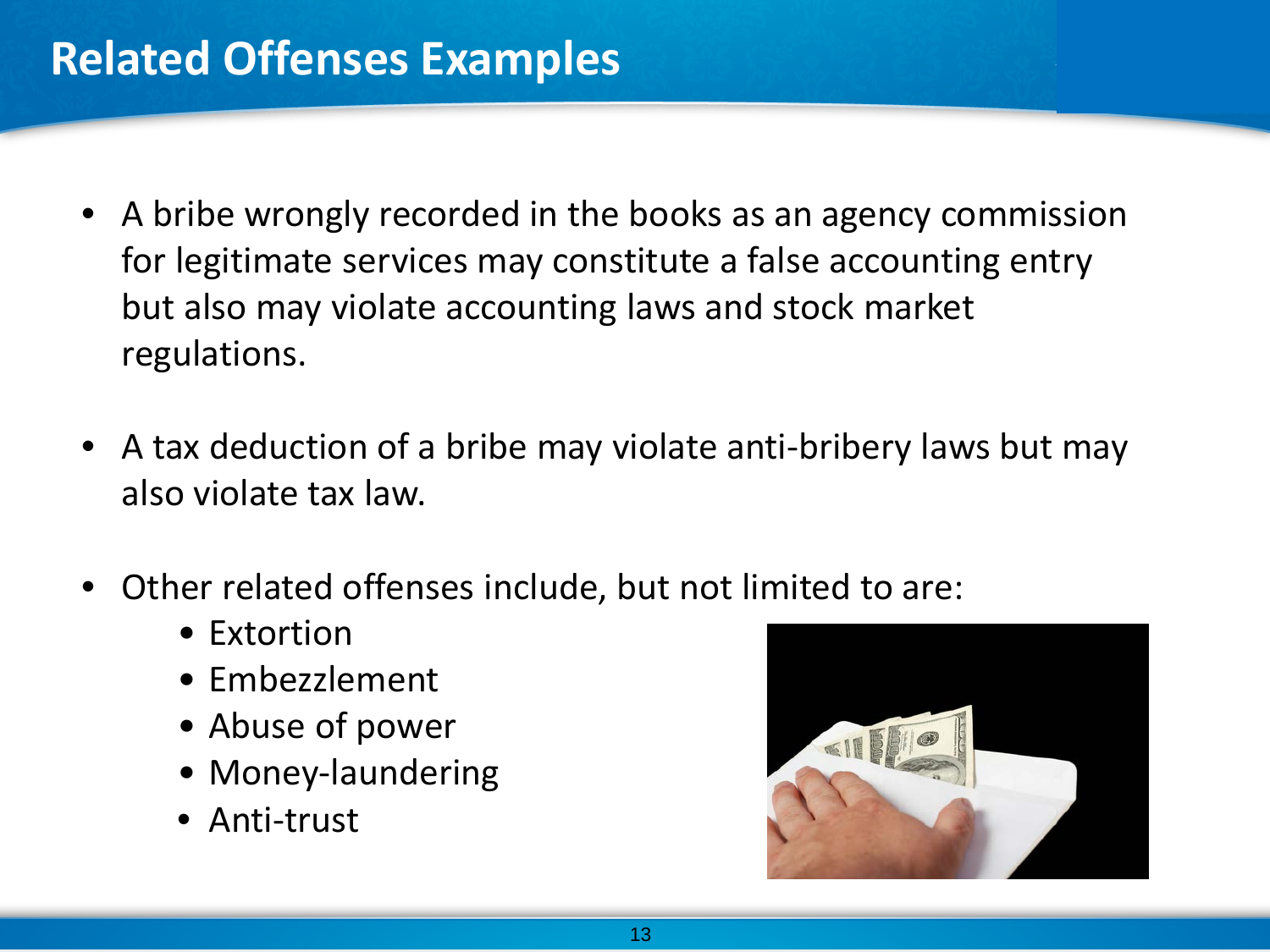## **Global Corruption**

| <b>175 SCORES.</b><br><b>HOW DOES</b>                                                                                |                          | <b>175 COUNTRIES.</b><br><b>YOUR COUNTRY</b><br><b>MEASURE UP?</b>               |            |                           |                                       |           |      |                          |                 |                          |                 |                              |                             |            |                            |    |
|----------------------------------------------------------------------------------------------------------------------|--------------------------|----------------------------------------------------------------------------------|------------|---------------------------|---------------------------------------|-----------|------|--------------------------|-----------------|--------------------------|-----------------|------------------------------|-----------------------------|------------|----------------------------|----|
| around the world.                                                                                                    |                          | The perceived levels of public sector<br>corruption in 175 countries/territories |            |                           |                                       |           |      |                          |                 |                          |                 |                              |                             |            |                            |    |
|                                                                                                                      |                          |                                                                                  |            | VE/3                      |                                       |           |      |                          |                 |                          |                 |                              |                             |            |                            |    |
|                                                                                                                      |                          | 0.8 10.19 20.29 30.39 40.49 50.59 90.69 70.79 80.49 90.100                       |            | clea<br>No date           |                                       |           |      |                          |                 |                          |                 |                              |                             |            |                            | 21 |
| COUNTRY/TERRITORY SCORE                                                                                              |                          | Bahamas                                                                          | RANK<br>71 | COUNTRY/TERRITORY SCORE   | Drazil                                | 43        | RANK | <b>COUNTRY/TERRITORY</b> | SOORE           | Kosovo                   | 33              | RANK                         | <b>COUNTRY/TERRITORY</b>    | SOORE      | Cambodia<br><b>SAL</b>     | 21 |
| <b>Derymark</b>                                                                                                      | 9Q                       | United Arab<br>Emirativa                                                         | 70         | Dosta Rica                | 64<br>Bulgaria                        | 43        |      | Trinidad and<br>fobago   | 38              | Malawi                   | 33              | Cameroon<br><b>Fact</b>      |                             | $27\,$     | Myarirrian<br>150          |    |
| New Zealand                                                                                                          | B1                       | Estonia                                                                          | $60$       | Hungary                   | 54<br><b>Greece</b>                   | 43        |      | Zambia                   | 38              | Côte d'Ivoire            | 32              | Iran.<br>i SR                |                             | $27\,$     | Zimbabwe<br>158            |    |
|                                                                                                                      | 69                       | France                                                                           | 69         | Mauritius                 | 54<br>Italy                           | 43        |      | Armenia                  | 37              | Dominician<br>Republic   | 32              | Kyrgyzstan<br>i 56           |                             | 27         | Burundi<br>150             |    |
|                                                                                                                      | 87<br>PAS                | Gatar                                                                            | 00         | Georgia                   | 52<br>Romania.                        | 43        |      | Colombia                 | 37              | Guatemala                | 32              | Lebanon<br>ьü                |                             | 27         | Syria<br>159               |    |
| Finland<br>Sweden<br>Norway                                                                                          |                          | Saint Vincent and                                                                | $-67$      | Mateursie                 | 52<br>Senegal                         | 43        |      | Egypt                    | 37              | Mok                      | 32              | Nigeria<br><b>ISB</b>        |                             | 27         | 161<br>Angola              |    |
| Switzerland                                                                                                          | EKG <sup>-</sup><br>84.4 | fine Connuctines                                                                 |            | Samoa                     | 52<br>Swaziland                       | 43        |      | Gabon                    | 37              | Belarus                  | 31              | Russia<br>i su               |                             | ${\bf Z}7$ | Guines-Bissau<br>181       |    |
| Singapore                                                                                                            |                          | Bhutan                                                                           | 65         | Casch Republic            | 51<br>Montenegro                      | 42        |      | Liberia                  | 37              | Mozambique               | $^{21}$         | Cornoros<br>142              |                             | 26         | 161<br>Haiti               |    |
|                                                                                                                      | 63                       | Botswaria.                                                                       | 63         | Skovakia                  | 50<br>San Torne and<br>Principe<br>49 | 42        |      | Portama                  | 37              | Sierra Leone             | 31              | Uganda<br>142                |                             | 26         | 161<br>Venezuela<br>Väsman |    |
|                                                                                                                      | 82<br>81                 | Oystrus<br>Portugal.                                                             | 63<br>63   | Bahrain<br>Jordan         | Serbia<br>49                          | 41        |      | Algeria                  | 36              | Tanzaria                 | 31              | Ukraine<br>142<br>Bangladesh |                             | 26<br>25   | 18T<br>Eritrea             |    |
|                                                                                                                      |                          |                                                                                  |            |                           | Turvitia                              | 40        |      | China                    | 36              | Vierfrizum               | 31              | 145                          |                             |            | 165                        |    |
|                                                                                                                      | 80<br>79                 | Puerto Rico                                                                      | 63<br>61   | Lesotho<br><b>Namibio</b> | 49<br>Benin<br>49                     | 39        |      | Suriname                 | 36              | Guyana<br>24             | 30 <sub>2</sub> | Guinea<br>i dit              |                             | 25<br>25   | Libsys<br>186              |    |
|                                                                                                                      |                          | Poland                                                                           |            |                           | Bosnia and<br>49                      | $200 - 1$ |      | Bolivia                  | 35              | Mauritaria               | 30 <sub>o</sub> | <b>Kenya</b><br>146          |                             |            | Uzbekistan<br>THE          |    |
|                                                                                                                      | 79.                      | Talwan                                                                           | 61         | Rwanda                    | Inrzegovina                           |           |      | Mexico                   | 35              | Azerbaijan<br><b>SHE</b> | 29              | Laos<br>146                  |                             | 25         | Turkmenistan<br>169        |    |
|                                                                                                                      | 78                       | Inrand                                                                           | CO.        | Saudi Arabia              | 49<br>El Salvador                     | 39        |      | Moldova                  | 35              | Garnba                   | 29              | lurvaa                       | Papua New                   | 25         | 170<br>Icouts              |    |
|                                                                                                                      | 76                       | Spain                                                                            | eo.        | Croatia                   | 48<br>Mongolia                        | 39        |      | Niger                    | 35              | Honduras                 | 29              |                              | Central African             | 24         | South Sudan<br>171         |    |
| Netherlands<br>Luxembourg<br>Canada<br>Australia<br><b>Germany</b><br>loeland<br>United Kingdom<br>Belgium<br>Jeplen | 76                       | Dominica                                                                         | 58         | Ghana                     | 48<br>Morocco                         | 39        |      | Argentina                | 34              | Kazaldatatan<br>ы        | 29              | <b>Bepublic</b>              |                             |            | Afghanistan<br>172         |    |
| Barbados                                                                                                             | 74                       | Lithuania                                                                        | 56         | Cuba                      | 46<br>Burking Faso                    | 38        |      | Diltiouti                | 34              | Nepal<br><b>Set</b>      | 29              | Paraguay                     |                             | $^{24}$    | Sudan<br>123               |    |
| Hong Kong                                                                                                            | 74.                      | Slovenia                                                                         | 58.        | Oman                      | 45<br>trictics                        | 38        |      | Indonesia                | 34              | Pakistien<br>×           | $20 -$          |                              | Congo Republic              | 23         | 174<br>Korea (North)       |    |
| Irestand                                                                                                             | 74                       | Cape Verde                                                                       | 57         | The FYR of<br>Macedonia   | 45<br>Jamaica                         | 36        | 330  | Albania                  | 38 <sub>3</sub> | Togo<br>i bili           | 29              | Tajlidstan                   |                             | 23         | 174<br>Sornalis            |    |
|                                                                                                                      | 74                       | Korea (South)                                                                    | SS.        | Turkey                    | Peru<br>45                            | 38        | 3.19 | Ecuador                  | 33              | Madagascar               | 28              | Chad<br>s.                   |                             | 22         |                            |    |
| United States<br>Chile<br>Uruguay                                                                                    | 73.<br>73.               | Listens<br>Malta                                                                 | 55<br>55   | Kuwait                    | Philippines<br>44<br>Sri Lanka        | 56<br>38  |      | Ethiopia                 | 33              | Niceragua                | 28              | cesso.                       | Democratic<br>arti to afthe | $22\,$     |                            |    |

*Transparency International measures perceived levels of corruption in countries around the world, and publishes the Corruptions Perceptions Index (CPI). The CPI scores 175 countries and territories on a scale from 0 (highly corrupt) to 100 (very clean). No country has a perfect score, and two-thirds of countries score below 50. This indicates a serious, worldwide corruption problem.* 

*<http://www.transparency.org/cpi2014/results>*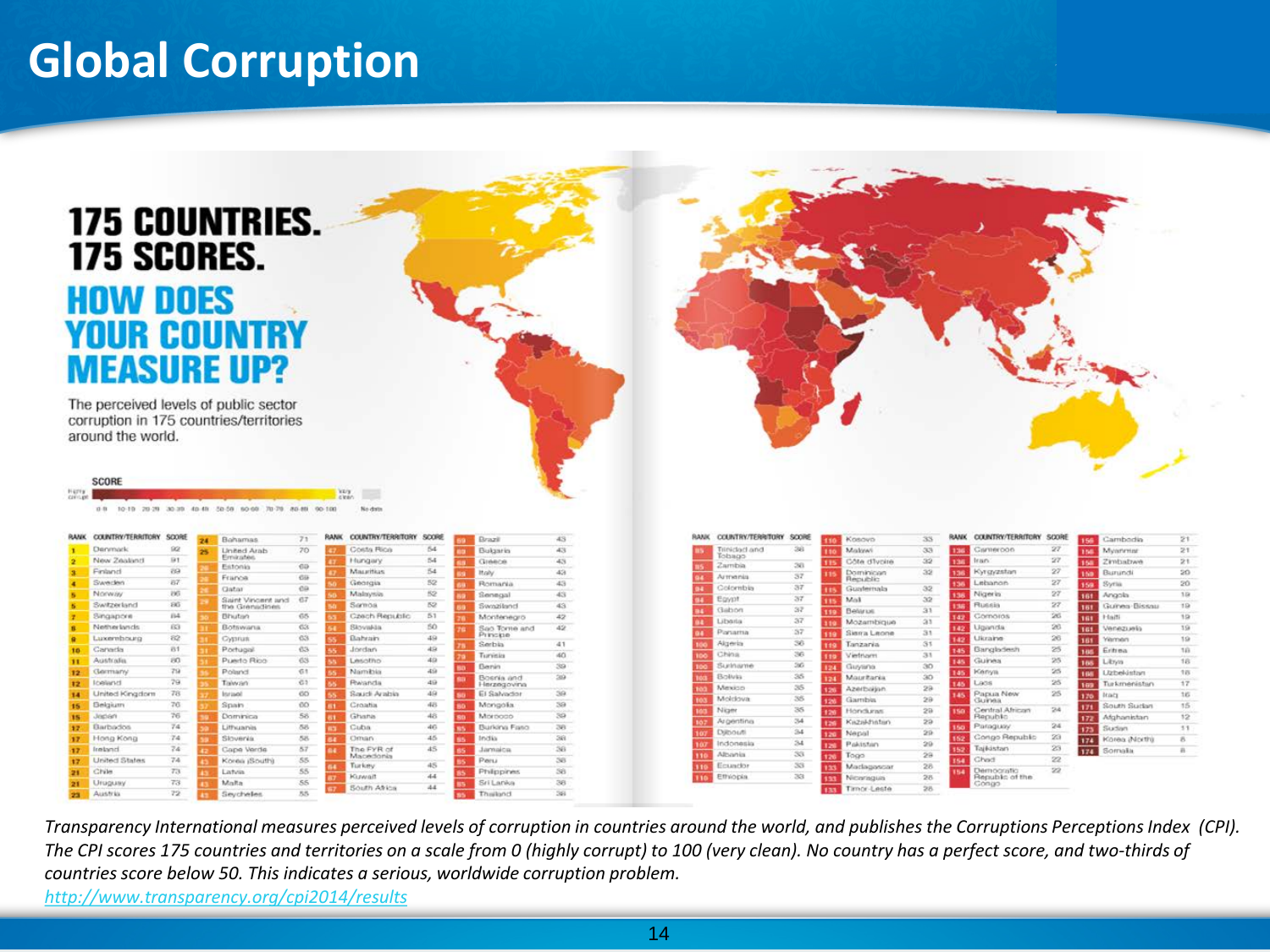### **Global Anti-Corruption Laws**

Several anti-corruption laws may be applicable to Wyndham, its subsidiaries, and its Third Parties in the various jurisdictions in which they do or seek to do business.

The U.S. Foreign Corrupt Practices Act (FCPA) and the U.K. Bribery Act 2010 (Bribery Act) have extraterritorial reach (beyond the U.S. and the U.K.) and are being actively enforced by regulators/enforcement agencies.

Companies must be aware that both the FCPA and the Bribery Act may have direct impact on their operations, even if they only have limited activity in the United States or the United Kingdom.

Companies must also be aware of other jurisdictions - such as Brazil, Canada, China, Germany, and Mexico – have relevant local anticorruption laws.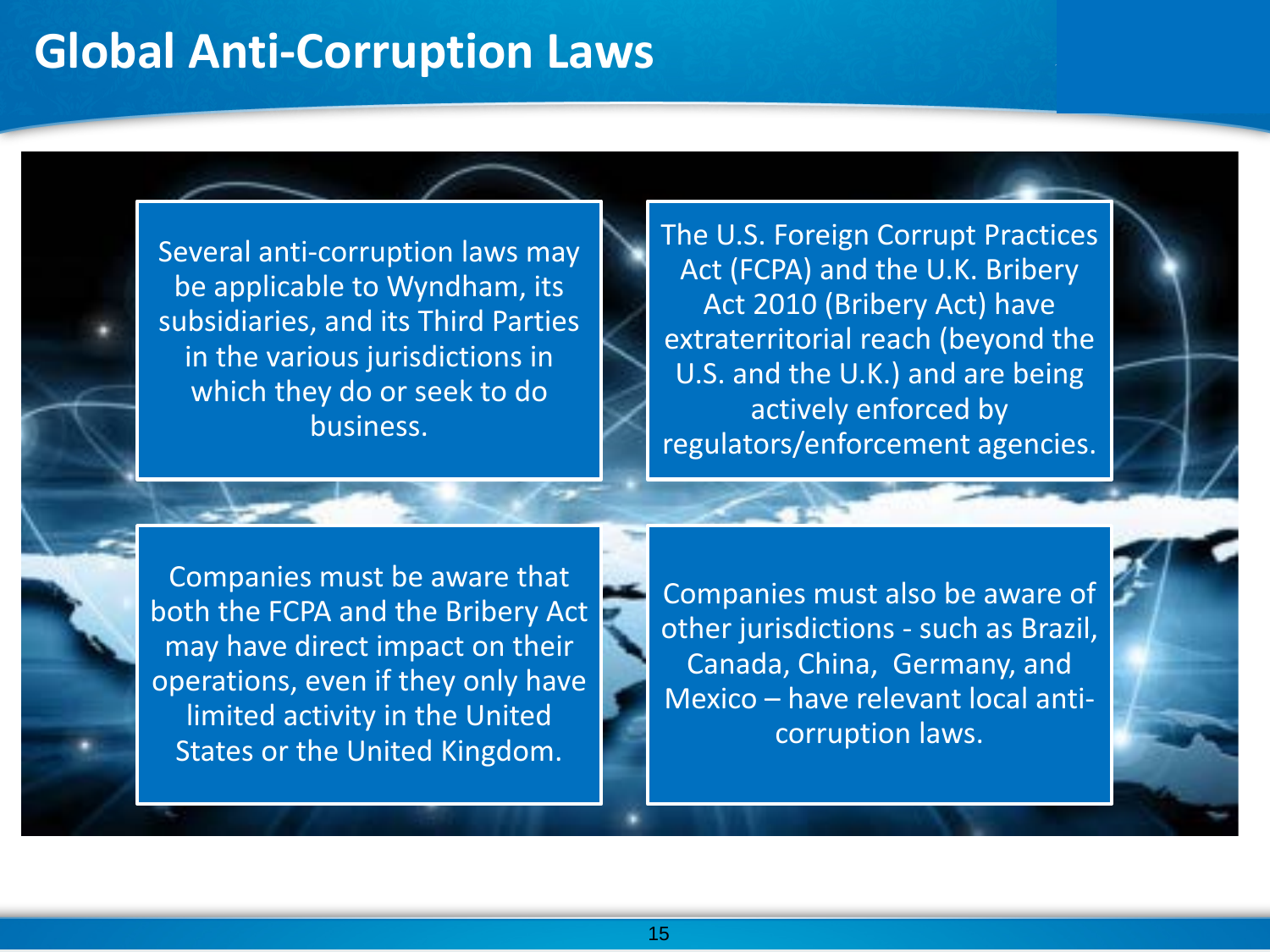

### **The FCPA addresses international corruption in two ways:**

#### The anti-bribery provisions prohibit individuals and businesses from the following activity

- Offering, giving or authorizing anything of value, directly or indirectly, to be provided to a foreign government official (non U.S. official), for the purpose of
	- influencing, inducing or otherwise affecting an official act, decision or omission of an act or decision,
	- securing an improper advantage, or
	- assisting in obtaining or retaining business for any person or entity.

The accounting provisions impose certain record keeping and internal control requirements and prohibit individuals and companies from knowingly falsifying books and records or circumventing or failing to implement a system of internal controls as follows:

- Books and records must be in reasonable detail which accurately and fully reflects transactions (e.g., invoices).
- Accounting for payments, gifts, entertainment, etc. must be accurate and complete.
- Internal control provisions require companies to devise and maintain accounting controls to provide reasonable assurance that transactions are authorized by management that assets are accounted for, and that financial statements conform with GAAP.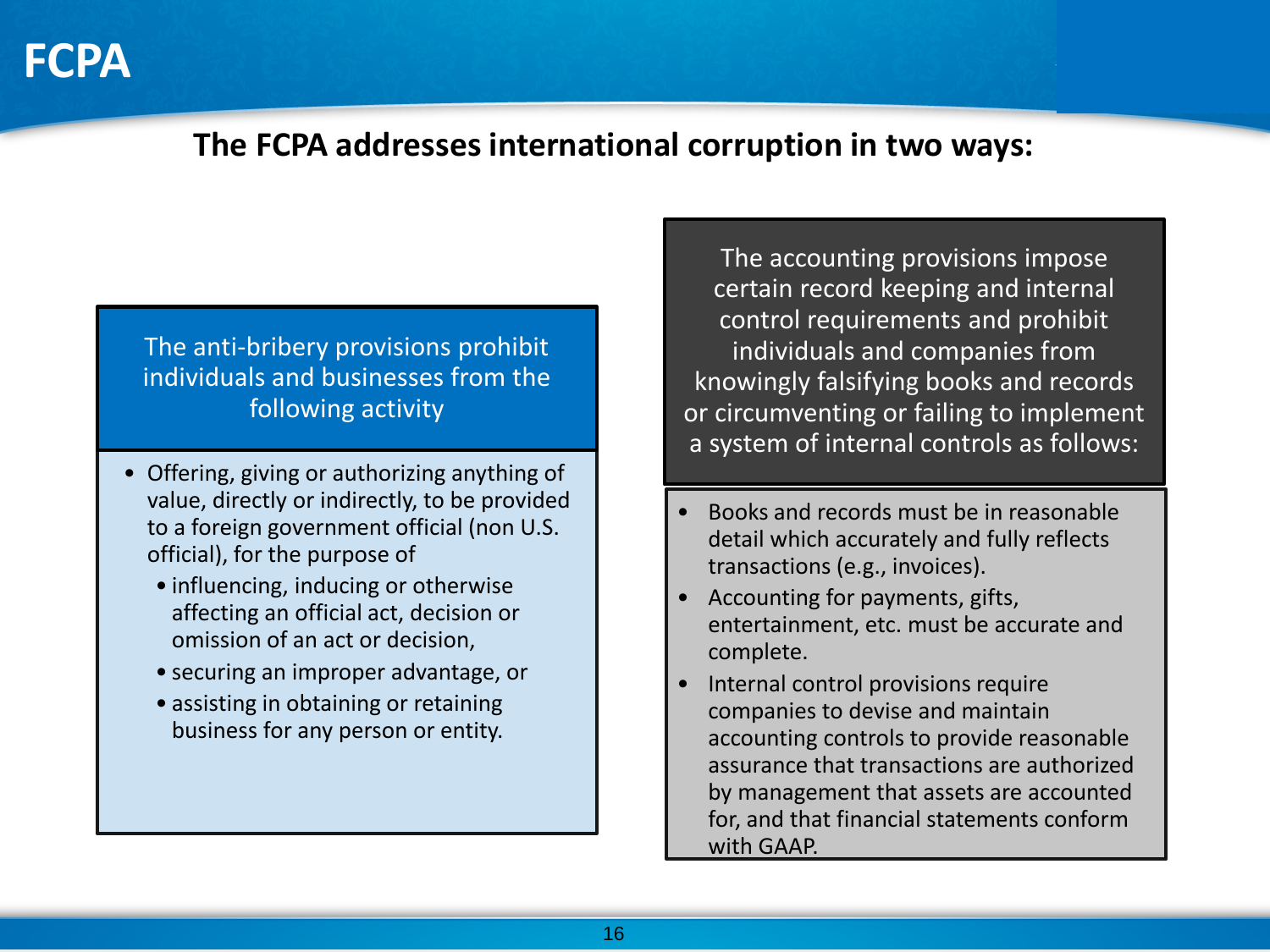# A public official, even a low-ranking official, includes the following :

- an officer or employee of a government or a governmental department or agency;
- a political party, party official, or candidate for political office;
- an officer or employee of a government owned or controlled entity or company (e.g. state-owned bank, hospital or telecommunications company);
- a member of a military;
- an officer or employee a public international organization (such as the United Nations or the World Bank);
- any person acting in an official capacity for or on behalf of any of the above; or
- Instrumentalities of foreign governments, including business owned or controlled by the state, as well as all employees of such businesses, are considered public officials for purposes of the FCPA.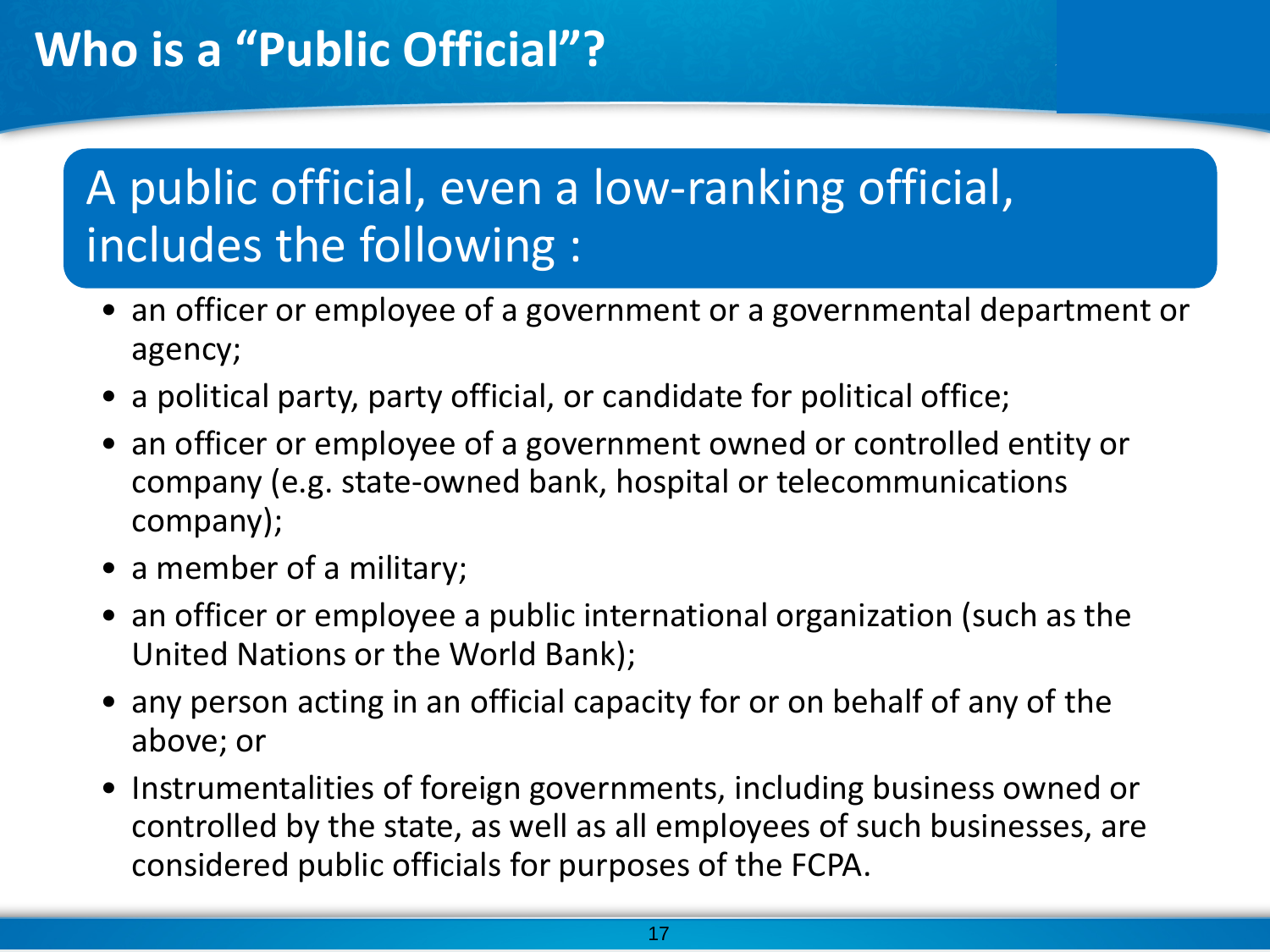# **Criminal Penalties and Enforcement Under the**

### **Anti-Bribery Provisions**

**FCPA**

- Corporations: Criminal penalties include a \$2 million fine or twice the gain or loss, and possible suspension and debarment by the U.S. government.
- Individuals: Criminal penalties include up to five years imprisonment, and a \$250,000 fine or twice the gain or loss.

#### **Books-and-Records Provisions**

- Corporations: Criminal penalties up to a \$25 million fine.
- Individuals: Criminal penalties include up to 20 years imprisonment, and a \$5 million fine.

### Number of FCPA Enforcement Actions Per Year\*

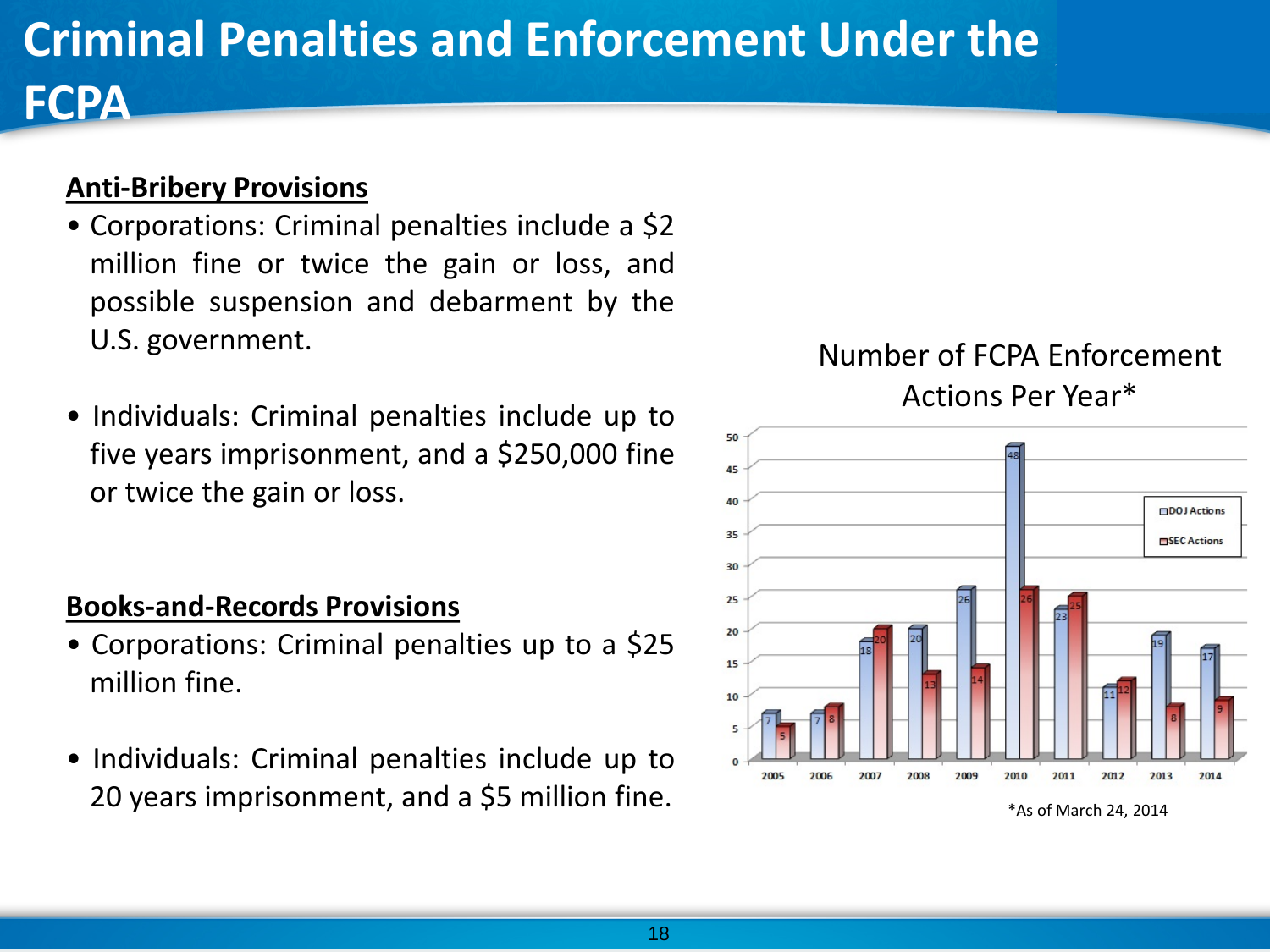## **UK Bribery Act 2010**

**The Bribery Act considers the following to be offenses:**

- **1. Offering, promising or giving of an advantage with the intent to induce a person to act improperly (active bribery)**
- **2. Requesting or agreeing to receive the acceptance of an advantage to perform a function improperly (passive bribery)**
- **3. bribery of a foreign (non-U.K.) public official**
- **4. failure by a commercial organization to prevent a bribe being paid for or on its behalf**

**Directors and senior officers of a company are also personally liable if they know a bribe is happening or pretend that its not happening.** 

**Companies can be liable if a third party pays a bribe on its behalf, even if the company did not know or approve of the bribe-paying. The penalty is up to ten years' imprisonment and unlimited fines.**

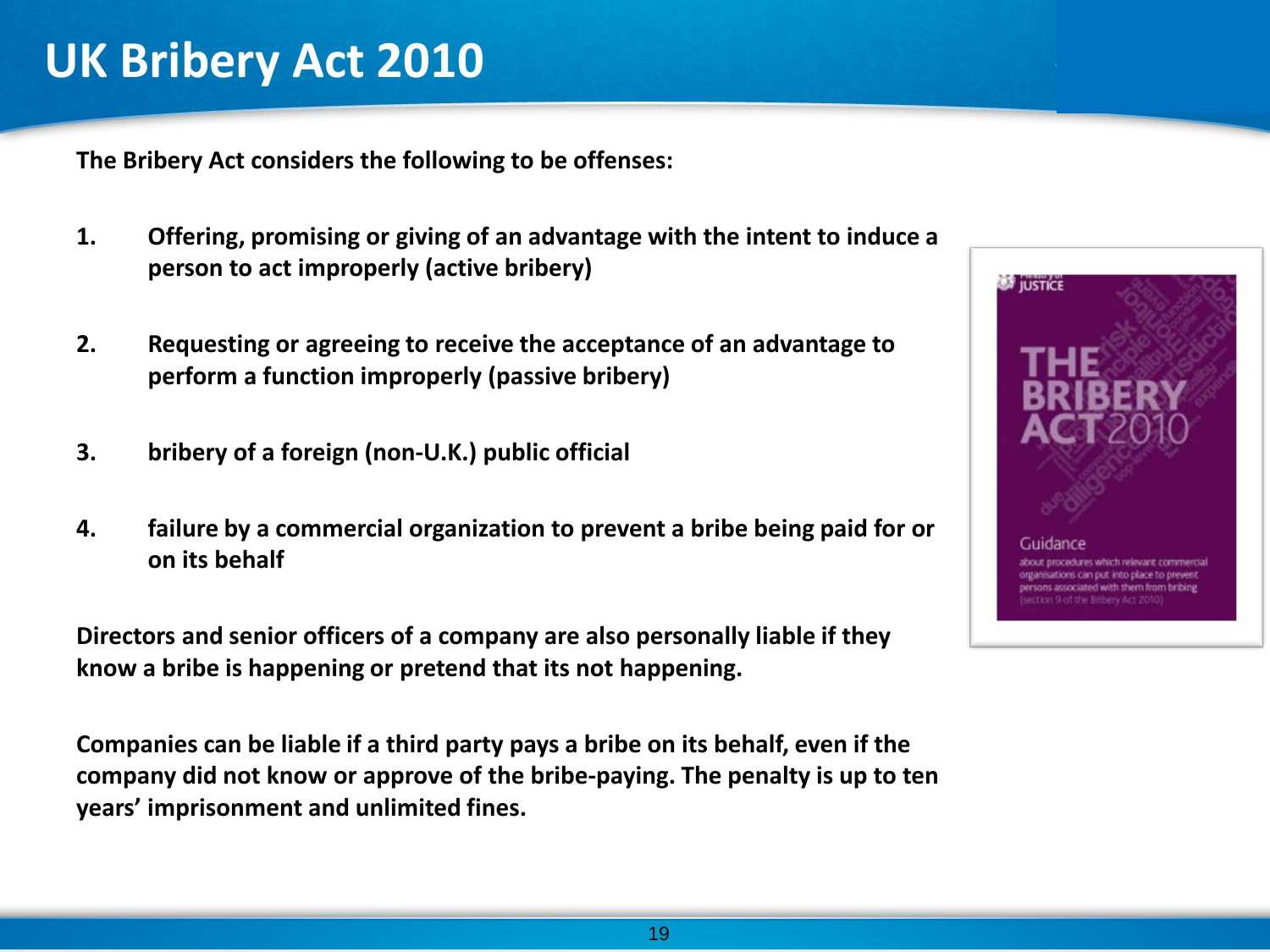# **Wyndham Prohibits**

**Bribing Public Officials.** Directly or indirectly, offering, promising, giving, paying or authorizing the offer, promise, gift or payment of anything of value, including Facilitation Payments, to any Public Official, political party or party official or candidate for public office in any jurisdiction or family members of such individuals, as an inducement or reward to obtain or retain business, a business advantage or favorable regulatory treatment.

**Commercial Bribery/Corruption.** Offering, promising, giving, paying or authorizing the offer, promise, gift or payment, directly or indirectly, of Anything of Value to employees or others who are working on behalf of Wyndham as an inducement or reward for improperly granting business, a business advantage or favorable treatment.

**Accepting/Receiving Bribes**. Requesting or accepting or agreeing to accept, for themselves or for anyone else, a financial or other advantage in connection with the Company's business, including any inducement or reward for improper performance of employment or any other activity.

**Facilitation Payments.** Otherwise known as "grease" payments, which involve payments of a small amount of money to expedite a routine action by a government official.

**Fraud.** Individuals and businesses from knowingly falsifying books and records (e.g., invoices) or knowingly circumventing or failing to implement a system of internal controls.

**Antitrust.** Engaging in conduct or communication that causes: price-fixing, bid rigging, market division or allocation schemes, tying agreements, illegal boycotts, abuse of dominance or illegal monopolization.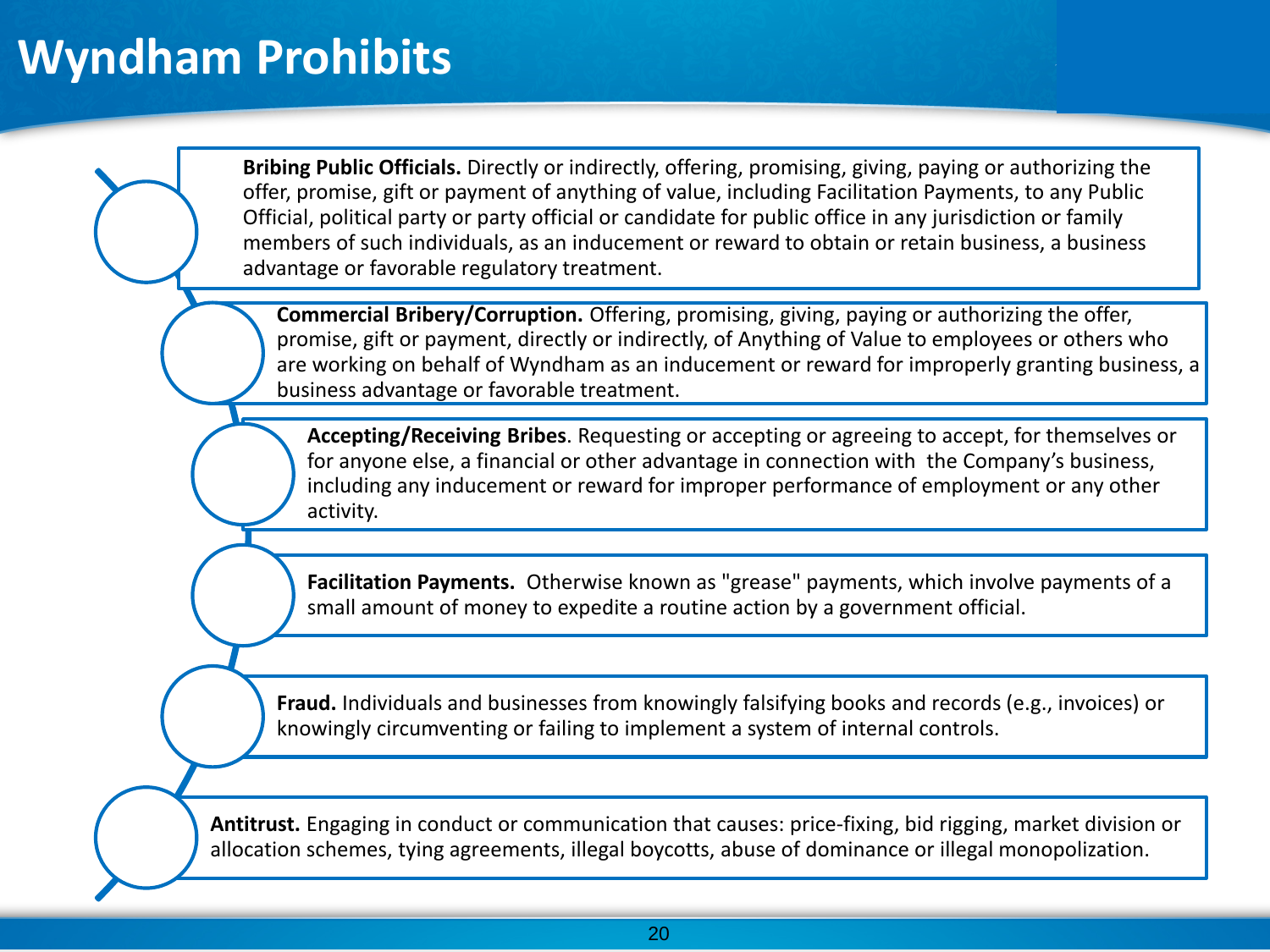# **Wyndham's Supplier Code of Conduct**

**You must comply with Wyndham's Supplier Code of Conduct**

**available at:** [http://suppliers.wyndham.com](http://suppliers.wyndham.com/)

**ETHICAL STANDARDS** Wyndham expects its suppliers to conduct business with ethical standards and

- Obey all relevant laws (Local and U.S.)
- Treat each other fairly, with dignity and respect
- Prepare all records of financial transactions carefully and accurately
- **•** Treat each only is a prepare all records of financial transactions carefully and accurace,<br>• Report financial conditions and results of operations, honestly and promptly
- Deal honestly and fairly with clients, customers, suppliers, franchisees and financial partners
- Avoid actual and potential conflicts of interest
- Avoid the improper giving and receiving of gifts
- Safeguard Wyndham's assets
- Properly handle competitive data, intellectual property, and other proprietary and/or sensitive information, including Wyndham client, customer, guest and/or employee information, and protect against unauthorized disclosures
- Protect Wyndham's reputation
- Separate personal political activities from Wyndham business
- Report observed violations of legal and ethical standards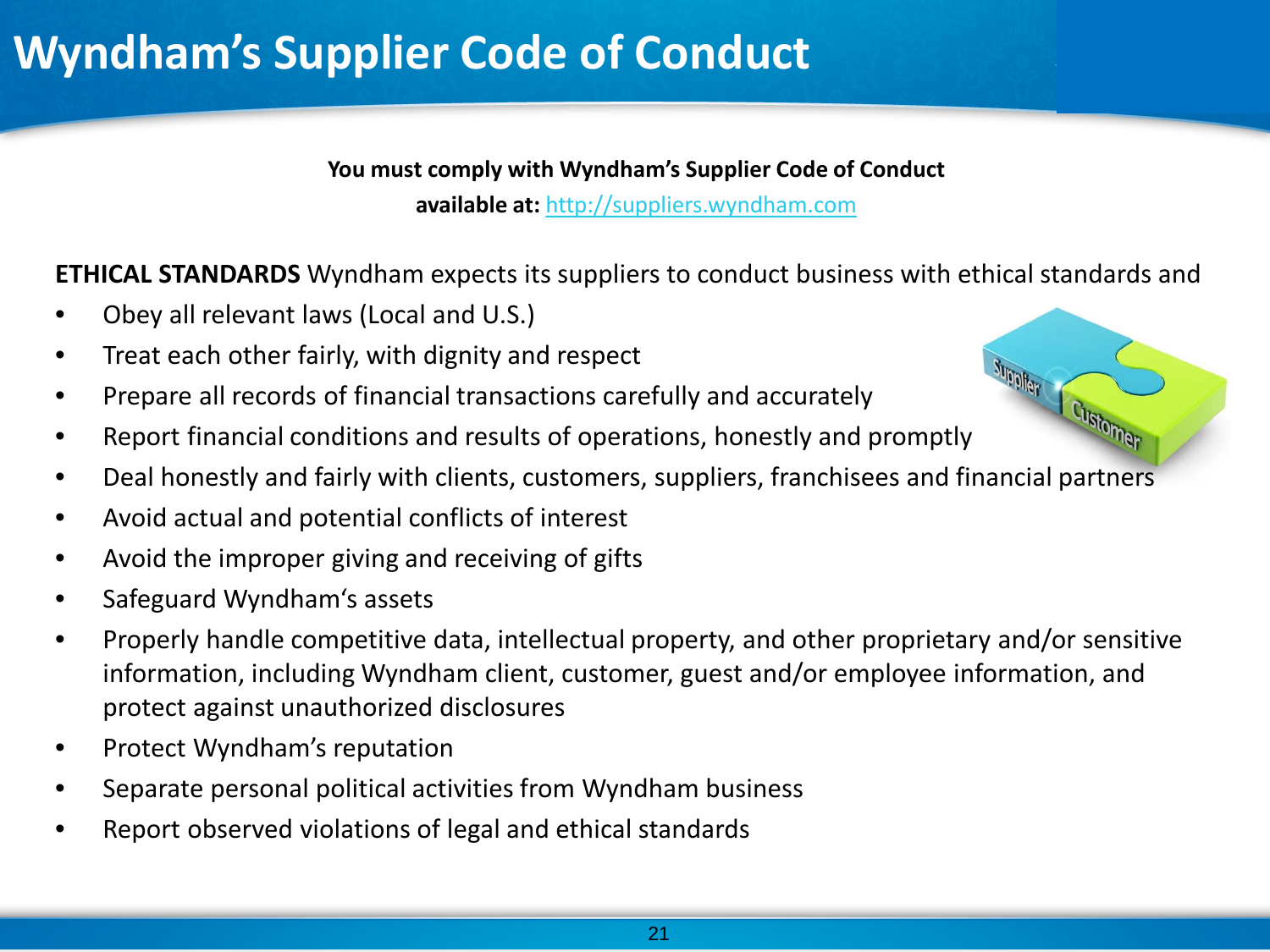### **Reporting Concerns**

**INTEGRITY LINE**

**Wyndham global hotline.**

Third Parties must report any concerns regarding corruption to Wyndham management or through the Integrity Hotline.

The toll-free number for the U.S. and Canada is 844-330-0231.

A list of international Integrity telephone numbers is available at Appendix A of the Supplier Code of Conduct, which is available at: [http://suppliers.wyndham.com](http://suppliers.wyndham.com/)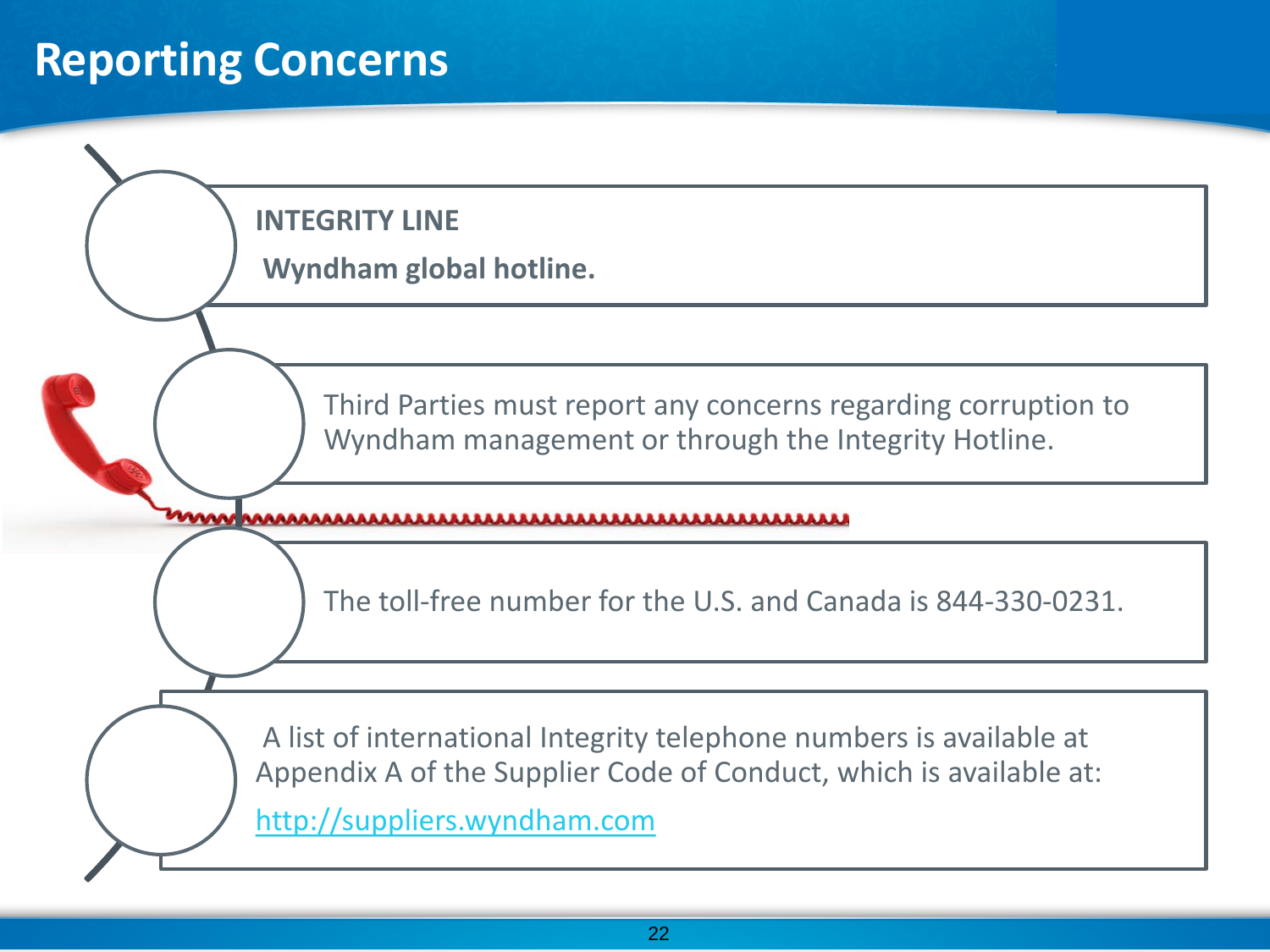# **Where to find additional information**

• *A Resource Guide to the U.S. Foreign Corrupt Practices Act*

<http://www.justice.gov/criminal-fraud/fcpa-guidance>

• The Bribery Act 2010 Guidance

<http://www.justice.gov.uk/downloads/legislation/bribery-act-2010-guidance.pdf>

• Transparency International

<https://www.transparency.org/>